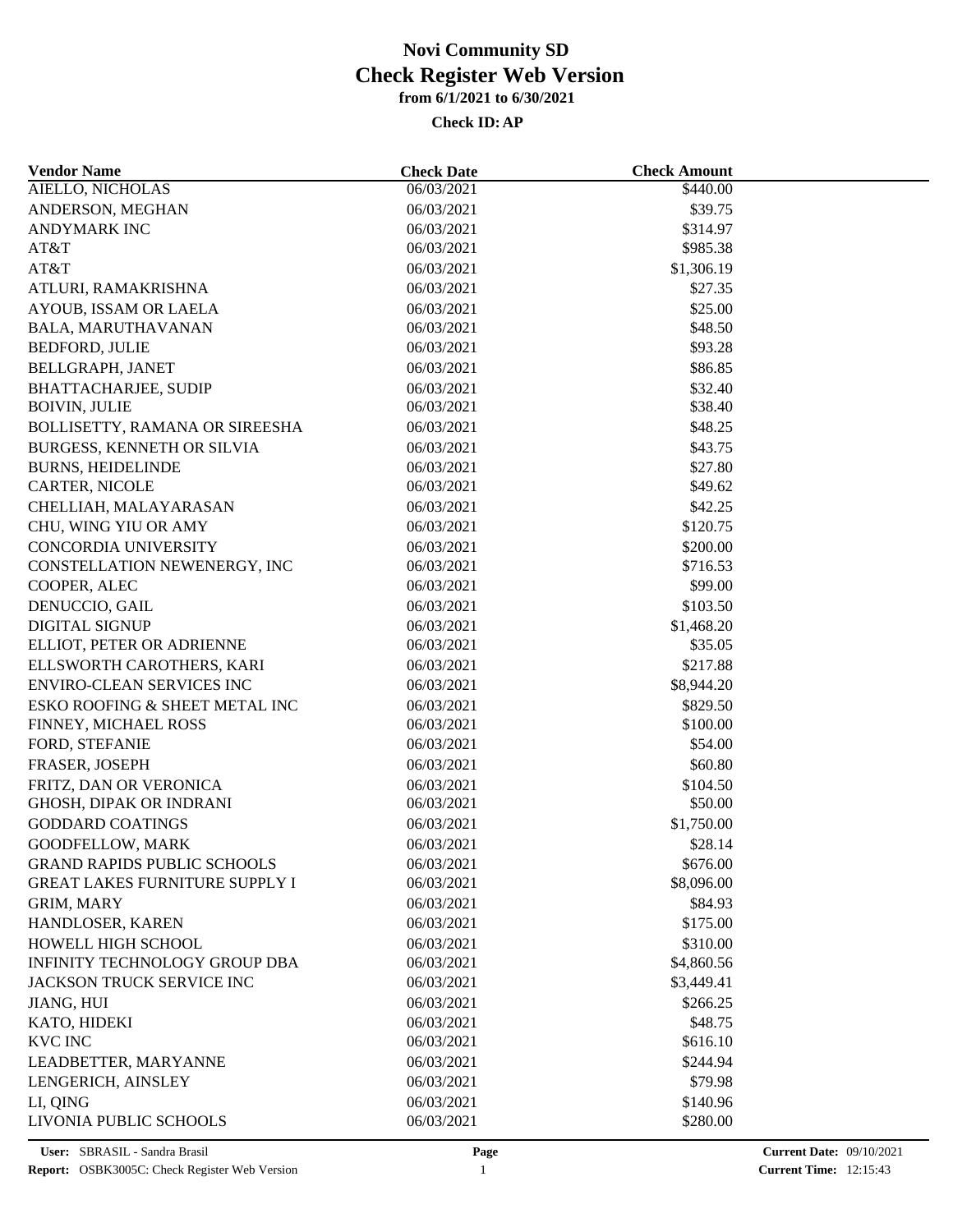| <b>Vendor Name</b>                    | <b>Check Date</b> | <b>Check Amount</b>  |  |
|---------------------------------------|-------------------|----------------------|--|
| MADAY, JULIE                          | 06/03/2021        | $\overline{$}286.18$ |  |
| <b>MALIK, ALIA</b>                    | 06/03/2021        | \$79.15              |  |
| MILFORD HIGH SCHOOL                   | 06/03/2021        | \$80.00              |  |
| PARADISE PARK                         | 06/03/2021        | \$816.56             |  |
| PARK, REBECCA                         | 06/03/2021        | \$350.00             |  |
| PARUTHI, SUSHMA                       | 06/03/2021        | \$44.15              |  |
| PRESIDIO NETWORKED SOLUTIONS L        | 06/03/2021        | \$1,984.00           |  |
| <b>RELIABLE DELIVERY</b>              | 06/03/2021        | \$2,075.00           |  |
| SAFEWAY SHREDDING LLC                 | 06/03/2021        | \$100.00             |  |
| SAMULSKI, BRIAN                       | 06/03/2021        | \$150.00             |  |
| SHACHAR, SHARON                       | 06/03/2021        | \$177.00             |  |
| STAPLES BUSINESS ADVANTAGE            | 06/03/2021        | \$20.82              |  |
| TEAM SPORTS INC                       | 06/03/2021        | \$1,152.00           |  |
| VOLLMER, RENEA                        | 06/03/2021        | \$250.00             |  |
| WEST, KAITLYN                         | 06/03/2021        | \$89.99              |  |
| WESTRA, LINDSEY                       | 06/03/2021        | \$53.99              |  |
| YANG, SUNG                            | 06/03/2021        | \$56.00              |  |
| ZONAR SYSTEMS INC                     | 06/03/2021        | \$1,405.24           |  |
| A AND R REPAIRS BAKER'S KNEAD         | 06/10/2021        | \$790.31             |  |
| A PARTS WAREHOUSE                     | 06/10/2021        | \$1,319.62           |  |
| AETNA BEHAVIORAL HEALTH LLC           | 06/10/2021        | \$1,802.94           |  |
| AFZAL KAZI OR SYEDA FAIZ              | 06/10/2021        | \$31.25              |  |
| AHN, JIN YEOL                         | 06/10/2021        | \$607.25             |  |
| ANGUS, STEVEN OR ALLISON              | 06/10/2021        | \$3,323.04           |  |
| ASCENSION MICHIGAN AT WORK            | 06/10/2021        | \$124.00             |  |
| AVENTRIC TECHNOLOGIES LLC             |                   |                      |  |
|                                       | 06/10/2021        | \$1,130.00           |  |
| <b>BABA LANGUAGE SERVICES</b>         | 06/10/2021        | \$620.00             |  |
| BERGERON BACKFLOW SERVICES            | 06/10/2021        | \$411.00             |  |
| <b>BUDD, EVAN</b>                     | 06/10/2021        | \$67.25              |  |
| BURKHARDT, LORETTA                    | 06/10/2021        | \$699.05             |  |
| CHELLIAH, MALAYARASAN                 | 06/10/2021        | \$42.25              |  |
| CHRISTOPOULOS, COURTNEY               | 06/10/2021        | \$80.00              |  |
| <b>CINTAS CORPORATION #31</b>         | 06/10/2021        | \$381.52             |  |
| <b>COLBERT, BRANDY</b>                | 06/10/2021        | \$750.00             |  |
| COOPER, ALEC                          | 06/10/2021        | \$79.98              |  |
| <b>CUMMINS BRIDGEWAY LLC</b>          | 06/10/2021        | \$456.21             |  |
| DAVIS, DONALD                         | 06/10/2021        | \$1,273.03           |  |
| DEAN TRANSPORTATION INC               | 06/10/2021        | \$1,375.00           |  |
| DELTACOM INC                          | 06/10/2021        | \$90.00              |  |
| DIRECT ENERGY BUSINESS INC            | 06/10/2021        | \$58,741.31          |  |
| <b>DTE ENERGY</b>                     | 06/10/2021        | \$34,911.83          |  |
| DURAISWAMY, VIDYA                     | 06/10/2021        | \$181.98             |  |
| <b>ECA SCIENCE KIT SERVICES</b>       | 06/10/2021        | \$88,071.76          |  |
| <b>ENVIRO-CLEAN SERVICES INC</b>      | 06/10/2021        | \$156,174.12         |  |
| GFL ENVIRONMENTAL USA INC.            | 06/10/2021        | \$650.00             |  |
| <b>GOODWILL INDUSTRIES OF GREATER</b> | 06/10/2021        | \$6,867.82           |  |
| HIRSHFIELD, LAURA JANINE              | 06/10/2021        | \$6,943.00           |  |
| HOOKS, THOMAS OR JILL                 | 06/10/2021        | \$27.50              |  |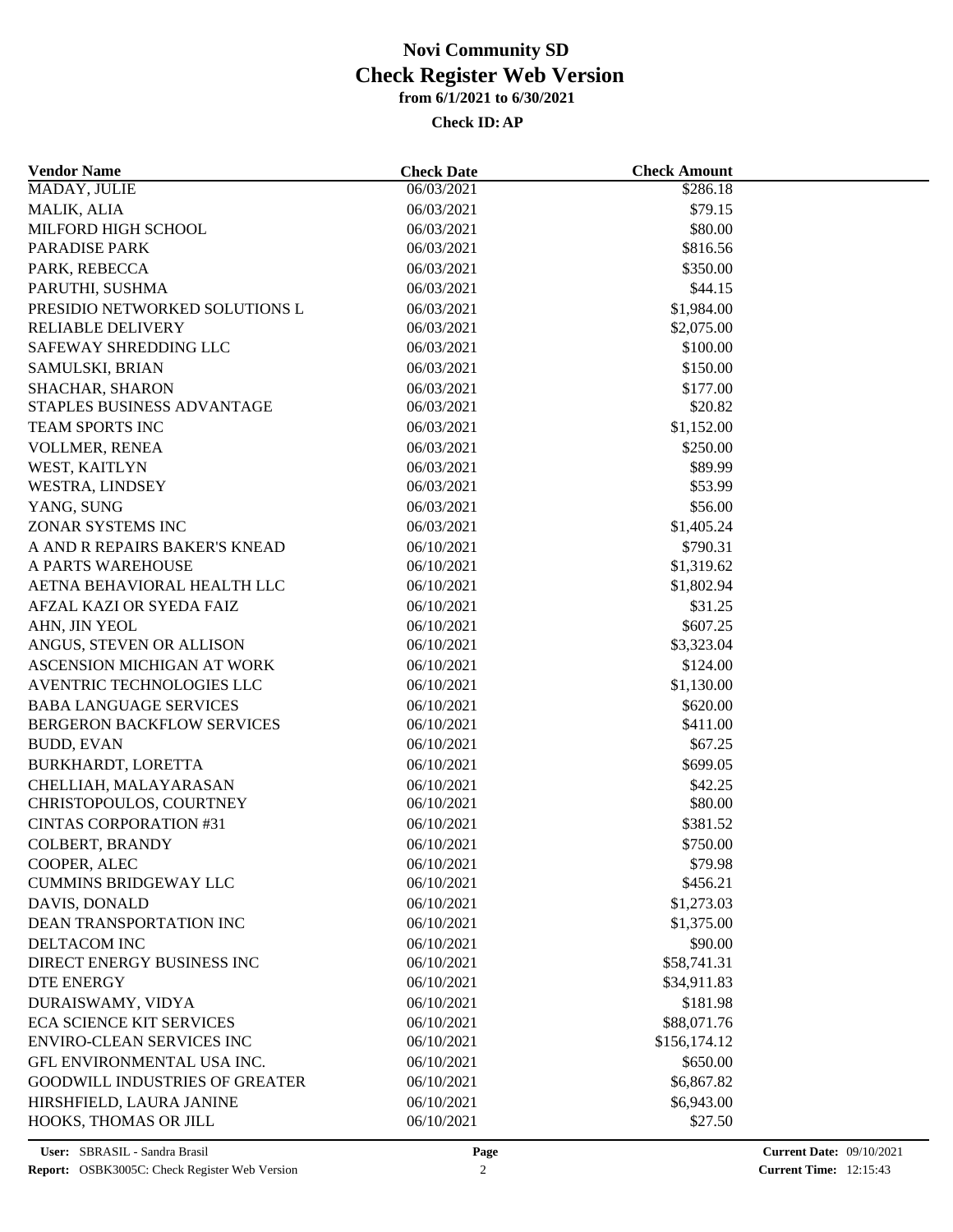| <b>Vendor Name</b>                             | <b>Check Date</b> | <b>Check Amount</b>   |  |
|------------------------------------------------|-------------------|-----------------------|--|
| <b>IMPACT SPORTS PERFORMANCE INC.</b>          | 06/10/2021        | \$7,360.00            |  |
| <b>INACOMP TECHNICAL SERVICES GRO</b>          | 06/10/2021        | \$2,100.00            |  |
| <b>INAGAKI, YOSHIKAZU</b>                      | 06/10/2021        | \$293.50              |  |
| <b>INTEGRITY TESTING &amp; SAFETY ADM</b>      | 06/10/2021        | \$395.00              |  |
| <b>INTERIM HOME HEALTHCARE OF OAK</b>          | 06/10/2021        | \$6,558.75            |  |
| ISRAEL, MELISSA                                | 06/10/2021        | \$31.96               |  |
| <b>JACK CHENG LLC</b>                          | 06/10/2021        | \$250.00              |  |
| JANYAVULA, SRINIVAS OR KAVITHA                 | 06/10/2021        | \$73.85               |  |
| JODOIN, DEBRA                                  | 06/10/2021        | \$224.87              |  |
| JOHN'S SANITATION INC                          | 06/10/2021        | \$210.00              |  |
| JOHNSON, BETH                                  | 06/10/2021        | \$78.08               |  |
| <b>JOSTENS INC</b>                             | 06/10/2021        | \$896.45              |  |
| <b>JUNG, HYONJU</b>                            | 06/10/2021        | \$559.50              |  |
| KAKIREDDY, SMITHA                              | 06/10/2021        | \$89.25               |  |
| KANDIKONDA, RADHIKA                            | 06/10/2021        | \$33.75               |  |
| KATO, HIDEKI                                   | 06/10/2021        | \$33.75               |  |
| KUDO, ATSUSHI OR YUMI                          | 06/10/2021        | \$146.17              |  |
| KUROIWA, YUSHI OR KANAKO                       | 06/10/2021        | \$171.75              |  |
| LATOUF, TODD OR TERRI                          | 06/10/2021        | \$158.75              |  |
| LEE, SANGJUN                                   | 06/10/2021        | \$95.50               |  |
| LENGERICH, AINSLEY                             | 06/10/2021        | \$39.99               |  |
| LIFE INSURANCE COMPANY OF NORT                 | 06/10/2021        | \$23,887.62           |  |
|                                                | 06/10/2021        |                       |  |
| LIU, WEIMING<br>LOWERY CORP. DBA APPLIED IMAGI | 06/10/2021        | \$57.29<br>\$4,393.33 |  |
|                                                |                   | \$87.00               |  |
| LUCAS, MARC OR EMMA                            | 06/10/2021        |                       |  |
| <b>M-2 AUTO PARTS INC</b>                      | 06/10/2021        | \$28.51               |  |
| MADAN, RAJEEV OR HARVINDER                     | 06/10/2021        | \$115.44              |  |
| <b>MAIDENS, NORIKO</b>                         | 06/10/2021        | \$27.55               |  |
| <b>MARSHALL MUSIC</b>                          | 06/10/2021        | \$426.00              |  |
| MCCARTHY & SMITH INC                           | 06/10/2021        | \$1,068,343.87        |  |
| MCMORRIS, ALSINA                               | 06/10/2021        | \$315.00              |  |
| METRO ATHLETIC OFFICIALS ASSOC                 | 06/10/2021        | \$750.00              |  |
| MICHIGAN ASSOCIATION OF SCHOOL                 | 06/10/2021        | \$8,626.00            |  |
| MIDDLE CITIES RISK MANAGEMENT                  | 06/10/2021        | \$274,659.00          |  |
| MOST, HOLLY                                    | 06/10/2021        | \$39.20               |  |
| MUNIZ, LANIELE                                 | 06/10/2021        | \$192.00              |  |
| NAEHS LLC (NATIONAL ADULT EDUC                 | 06/10/2021        | \$95.00               |  |
| NOVI MIDDLE SCHOOL PTO                         | 06/10/2021        | \$600.00              |  |
| PARADISE PARK                                  | 06/10/2021        | \$2,820.76            |  |
| PENNYCUFF, JILL                                | 06/10/2021        | \$90.00               |  |
| PETTY CASH-EVOL GAZZARATO OR L                 | 06/10/2021        | \$250.00              |  |
| PITNEY BOWES GLOBAL FINANCIAL                  | 06/10/2021        | \$690.48              |  |
| PLANTE & MORAN PLLC                            | 06/10/2021        | \$7,500.00            |  |
| PRESIDIO NETWORKED SOLUTIONS L                 | 06/10/2021        | \$277.50              |  |
| PRINTNOLOGY INC                                | 06/10/2021        | \$58.30               |  |
| PURUSHOTHAMAN, PRABHAKAR                       | 06/10/2021        | \$120.90              |  |
| RAIS, MICHELLE                                 | 06/10/2021        | \$99.96               |  |
| REAL LIFE NURSERY SCHOOL, INC                  | 06/10/2021        | \$20.00               |  |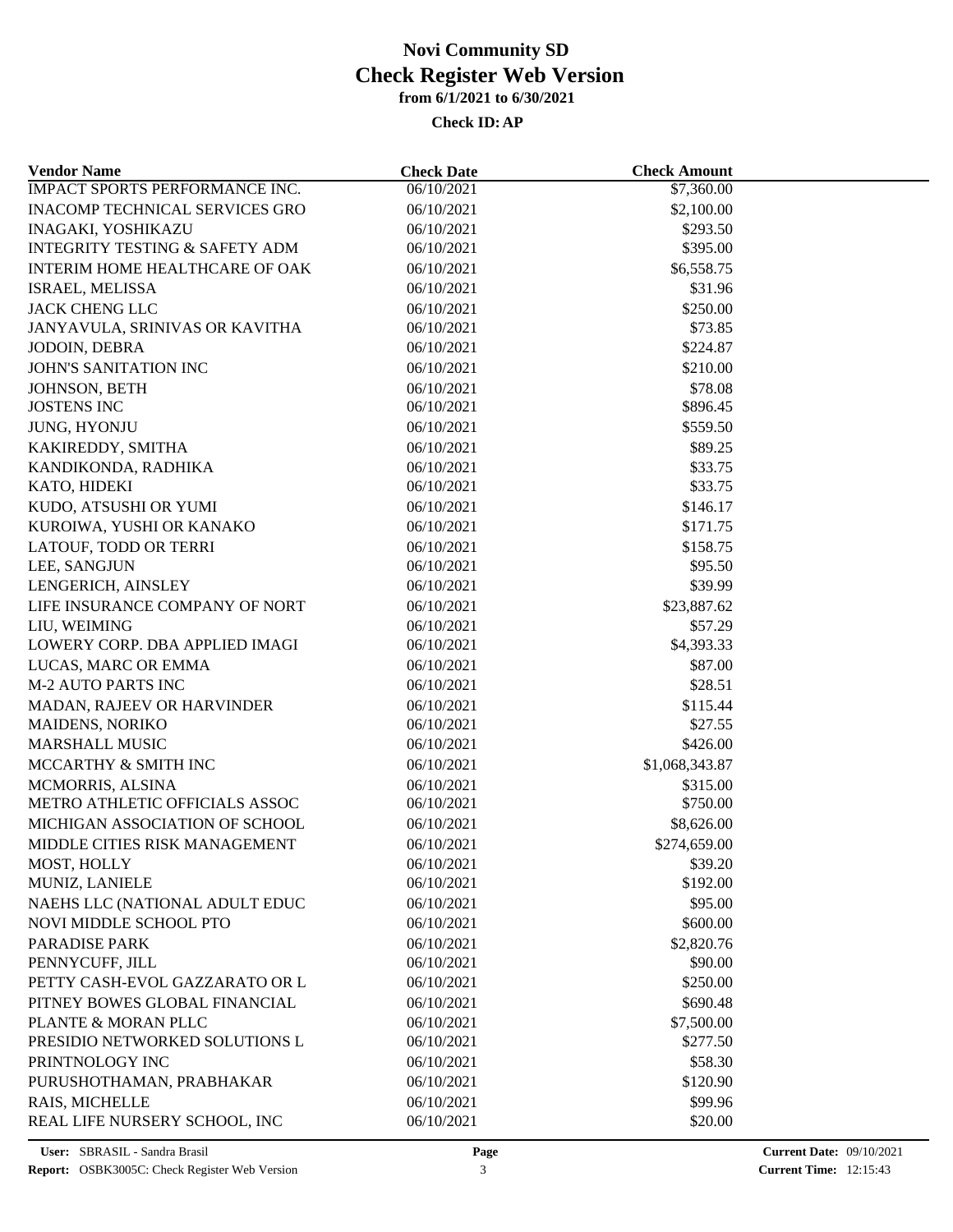| <b>Vendor Name</b>                    | <b>Check Date</b> | <b>Check Amount</b> |  |
|---------------------------------------|-------------------|---------------------|--|
| ROH, INKYUNG                          | 06/10/2021        | \$10.00             |  |
| SCHMIDT, WILLIAM F.                   | 06/10/2021        | \$290.00            |  |
| <b>SCHOLASTIC BOOK FAIRS</b>          | 06/10/2021        | \$3,677.01          |  |
| <b>SCS IMAGE GROUP</b>                | 06/10/2021        | \$2,499.00          |  |
| SERVICAR OF MICHIGAN INC.             | 06/10/2021        | \$16,691.00         |  |
| SEWELL, WENDALYN                      | 06/10/2021        | \$26.90             |  |
| <b>STATE OF MICHIGAN</b>              | 06/10/2021        | \$480.00            |  |
| STOTLER, DIANA                        | 06/10/2021        | \$73.75             |  |
| SUSHMITHA MUNNUR OR CHANDRA RA        | 06/10/2021        | \$342.50            |  |
| TANAKA, KENZO                         | 06/10/2021        | \$326.00            |  |
| THE W.W. WILLIAMS COMPANY LLC         | 06/10/2021        | \$1,285.20          |  |
| THRUN LAW FIRM P.C.                   | 06/10/2021        | \$7,099.54          |  |
| TW SHIRTS                             | 06/10/2021        | \$1,384.00          |  |
| UNITY SCHOOL BUS PARTS INC            | 06/10/2021        | \$242.64            |  |
| WEB BENEFITS DESIGN CORPORATIO        | 06/10/2021        | \$3,648.75          |  |
| XU, XIN                               | 06/10/2021        | \$343.00            |  |
| ZIMMERMAN, BARBARA                    | 06/10/2021        | \$58.09             |  |
| ZUCCATO, ELISHA                       | 06/10/2021        | \$227.57            |  |
| ZUK, GARRETT                          | 06/10/2021        | \$892.11            |  |
| <b>MEFSA</b>                          | 06/10/2021        | \$127.35            |  |
| MICHAEL R STILLMAN (P42765)           | 06/10/2021        | \$238.25            |  |
| <b>MISDU</b>                          | 06/10/2021        | \$1,985.00          |  |
| UNITED STATES TREASURY                | 06/10/2021        | \$62.00             |  |
| ASCENSION MICHIGAN AT WORK            | 06/17/2021        | \$62.00             |  |
| ASPHALT SPECIALISTS INC               | 06/17/2021        | \$77,400.00         |  |
| AT&T                                  | 06/17/2021        | \$3,321.25          |  |
|                                       |                   |                     |  |
| <b>BAUER, SHANNON</b>                 | 06/17/2021        | \$90.00             |  |
| BEYER, TODD                           | 06/17/2021        | \$223.20            |  |
| CADENA, LYDIA                         | 06/17/2021        | \$1,396.52          |  |
| CASAS                                 | 06/17/2021        | \$2,647.00          |  |
| CDW GOVERNMENT INC                    | 06/17/2021        | \$27,354.00         |  |
| <b>CHARTER COMMUNICATIONS HOLDING</b> | 06/17/2021        | \$259.98            |  |
| CITY OF NOVI TREASURER'S OFFIC        | 06/17/2021        | \$609.41            |  |
| <b>COLLEGE BOARD</b>                  | 06/17/2021        | \$135,925.00        |  |
| CONSUMERS ENERGY                      | 06/17/2021        | \$10,555.22         |  |
| COSMAN, DAVID                         | 06/17/2021        | \$307.73            |  |
| CRASTO, PRISCO                        | 06/17/2021        | \$90.00             |  |
| DEAN TRANSPORTATION INC               | 06/17/2021        | \$2,321.00          |  |
| DELL MARKETING LP                     | 06/17/2021        | \$33,512.40         |  |
| DENNEHY, RACHEL                       | 06/17/2021        | \$119.00            |  |
| DUDA, SUSAN                           | 06/17/2021        | \$562.50            |  |
| ELIN BETZANO DBA SAFE WAER ENG        | 06/17/2021        | \$450.00            |  |
| <b>EVANS, KELLY</b>                   | 06/17/2021        | \$90.00             |  |
| FAMBRO MANAGEMENT LLC                 | 06/17/2021        | \$136.00            |  |
| FENCHEL, LISA                         | 06/17/2021        | \$43.92             |  |
| FIMIANI, JUDITH                       | 06/17/2021        | \$260.75            |  |
| FREEBIRD LLC                          | 06/17/2021        | \$350.00            |  |
| <b>GOPINATHAN, RAJESH</b>             | 06/17/2021        | \$90.00             |  |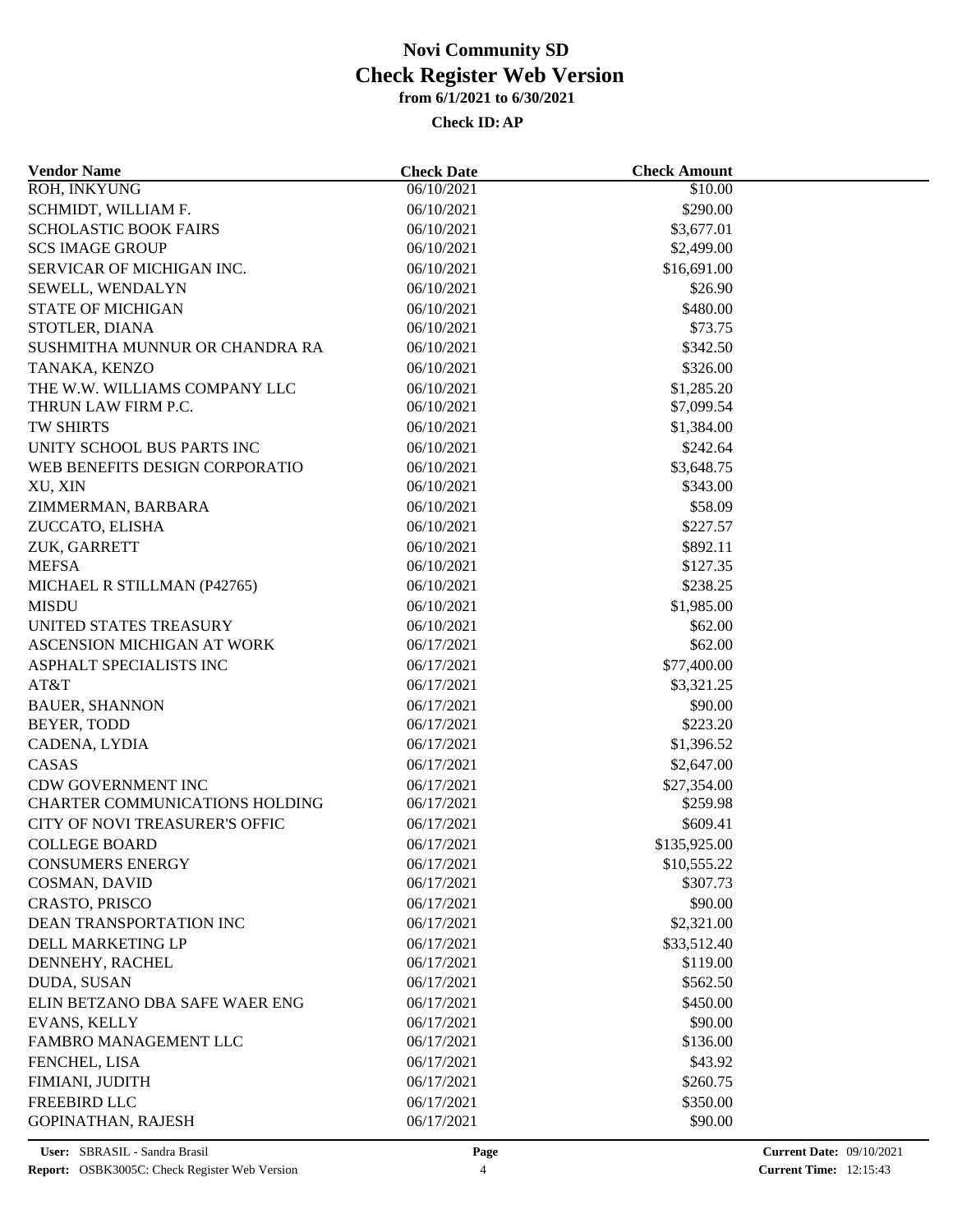| <b>Vendor Name</b>               | <b>Check Date</b> | <b>Check Amount</b> |  |
|----------------------------------|-------------------|---------------------|--|
| HORIZON ENGINEERING ASSOCIATES   | 06/17/2021        | \$5,353.44          |  |
| HP INC                           | 06/17/2021        | \$1,006.44          |  |
| JIANG, JOANNE                    | 06/17/2021        | \$119.00            |  |
| JONES, TANYA                     | 06/17/2021        | \$85.05             |  |
| <b>JOSTENS INC</b>               | 06/17/2021        | \$137.63            |  |
| KIM, JUN KYU                     | 06/17/2021        | \$284.50            |  |
| KIRIYAMA, HIROSHI OR YUMI        | 06/17/2021        | \$39.75             |  |
| MAD SCIENCE OF DETROIT           | 06/17/2021        | \$256.00            |  |
| MALAYARASAN, ALAMELU             | 06/17/2021        | \$119.00            |  |
| <b>MAZUR, SHELLY</b>             | 06/17/2021        | \$2,200.00          |  |
| MICHIGAN HEALTH COUNCIL          | 06/17/2021        | \$3,260.00          |  |
| MIYATA, YUKI OR DAISUKE          | 06/17/2021        | \$110.50            |  |
| NEWBERRY, JOYCE                  | 06/17/2021        | \$90.00             |  |
| NIMMAGADDA, GOKHALE              | 06/17/2021        | \$25.10             |  |
| NOMURA, KENTA                    | 06/17/2021        | \$116.75            |  |
| NOVI HIGH SCHOOL ATHLETIC BOOS   | 06/17/2021        | \$5,838.00          |  |
| OFFICER-THOMAS, DEITRA           | 06/17/2021        | \$119.00            |  |
| PANDYA, TAPAN OR PRANJALI        | 06/17/2021        | \$46.85             |  |
| PARENTI, NIKI                    | 06/17/2021        | \$105.06            |  |
| PATEL, DILIP OR JAYSHREE         | 06/17/2021        | \$130.40            |  |
| PATEL, RAKESH OR MIRA            | 06/17/2021        | \$94.75             |  |
| PAULY'S CHOP SHOP LAWN CARE &    | 06/17/2021        | \$2,550.00          |  |
|                                  | 06/17/2021        |                     |  |
| <b>PEARSON</b><br><b>PEARSON</b> | 06/17/2021        | \$17.50<br>\$152.84 |  |
|                                  |                   | \$305.00            |  |
| PERNICE, FRANCESCA               | 06/17/2021        |                     |  |
| PINREDDY, MAHENDER               | 06/17/2021        | \$116.00            |  |
| PREMIER RELOCATIONS LLC          | 06/17/2021        | \$3,446.50          |  |
| PRESIDIO NETWORKED SOLUTIONS L   | 06/17/2021        | \$20,416.00         |  |
| PRINTNOLOGY INC                  | 06/17/2021        | \$40.00             |  |
| PULUSUGANTI, HRUDAY HEMENDU      | 06/17/2021        | \$610.00            |  |
| RAMAN, ARATHI                    | 06/17/2021        | \$90.00             |  |
| SAFEWAY SHREDDING LLC            | 06/17/2021        | \$120.00            |  |
| SECREST WARDLE LYNCH HAMPTON T   | 06/17/2021        | \$161.18            |  |
| SEHI COMPUTER PRODUCTS           | 06/17/2021        | \$16,662.40         |  |
| SHIRES, ANGELA                   | 06/17/2021        | \$119.00            |  |
| <b>SME</b>                       | 06/17/2021        | \$38,305.50         |  |
| SRINIVASAN, VENKATESAN           | 06/17/2021        | \$90.00             |  |
| TAKAGI, FUMIYOSHI OR MIYUKI      | 06/17/2021        | \$24.75             |  |
| THIRUVENGADAM, VIJAYARAJA        | 06/17/2021        | \$90.00             |  |
| TRUONG, JENNY                    | 06/17/2021        | \$119.00            |  |
| TUMBLE BUNNIES GYMNASTICS INC    | 06/17/2021        | \$1,056.00          |  |
| WAN, JIAN                        | 06/17/2021        | \$90.00             |  |
| WILSON, COMESHA                  | 06/17/2021        | \$38.50             |  |
| YANG, SUNG                       | 06/17/2021        | \$224.00            |  |
| YOSHIDA, MINORU OR YOSHIKO       | 06/17/2021        | \$148.00            |  |
| ALLEGRA MARKETING PRINT MAIL -   | 06/18/2021        | \$3,945.61          |  |
| <b>BAKER'S OF MILFORD</b>        | 06/18/2021        | \$1,728.80          |  |
| <b>BEGICK, LAUREL</b>            | 06/18/2021        | \$27.97             |  |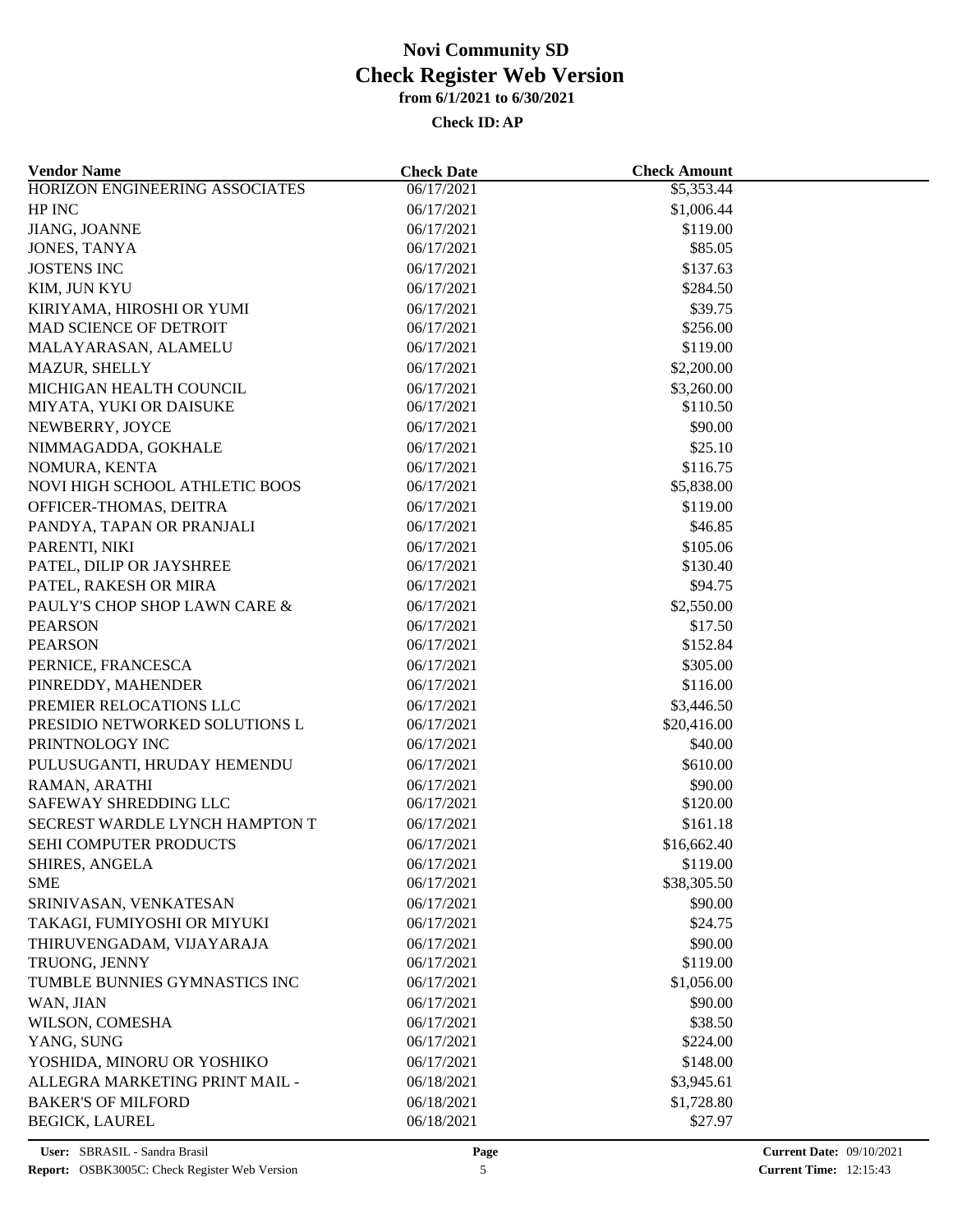| BRIAN'S WELDING MACHINE REPAIR<br>06/18/2021<br>\$644.78<br>\$64.00<br><b>BROADCAST MEASUREMENTS</b><br>06/18/2021<br>CITY OF NOVI WATER & SEWER DEP<br>06/18/2021<br>\$5,640.49<br>DABERKO LLC<br>06/18/2021<br>\$5,456.50<br>GEDEON, JEFF<br>06/18/2021<br>\$847.57<br>HUANG, CHRIS<br>06/18/2021<br>\$811.99<br><b>INACOMP TECHNICAL SERVICES GRO</b><br>\$420.00<br>06/18/2021<br>\$600.00<br><b>JOHN'S SANITATION INC</b><br>06/18/2021<br>\$48.54<br>JOHNSON, KYOKO<br>06/18/2021<br>\$47.98<br>KALLUR, VINEETH<br>06/18/2021<br>KELKAR, VISHAKHA<br>06/18/2021<br>\$2,686.71<br>KERBRAT, JENNIFER<br>06/18/2021<br>\$158.95<br>KUZMA, DIANE<br>06/18/2021<br>\$19.99<br>\$867.75<br>MASON, DONALD J.<br>06/18/2021<br>\$112.99<br>MATAS, AMY<br>06/18/2021<br>MCCARTHY & SMITH INC<br>06/18/2021<br>\$416,376.54<br>\$155.11<br>MOORE, JANELLE<br>06/18/2021<br>NICHOLS PAPER & SUPPLY COMPANY<br>\$1,375.00<br>06/18/2021<br>06/18/2021<br>\$850.00<br><b>NOVI HIGH SCHOOL BAND BOOSTERS</b><br>POINTER PRESS LLC<br>06/18/2021<br>\$730.00<br><b>SCAVO, LAWRENCE</b><br>06/18/2021<br>\$135.72<br>\$72.50<br>TATINENI, VIDYADHAR<br>06/18/2021<br>TOVAR, VICTOR<br>06/18/2021<br>\$288.94<br>TW SHIRTS<br>06/18/2021<br>\$480.00<br>VANDRANGI, RAVI KIRAN<br>06/18/2021<br>\$177.42<br>\$119.82<br>VERMA, ASHISH<br>06/18/2021<br>\$420.00<br>AMCOMM TELECOMMUNICATIONS INC<br>06/21/2021<br>ANTOLEC, JADE<br>06/21/2021<br>\$1,000.00<br><b>CZAPSKI, MARK</b><br>06/21/2021<br>\$231.48<br>DORNSEIFER, JEFFREY E.<br>06/21/2021<br>\$171.00<br>EXECUTIVE ENERGY SERVICES LLC<br>\$400.00<br>06/21/2021<br>FARMINGTON PUBLIC SCHOOL DISTR<br>06/21/2021<br>\$175.00<br>HIRSHFIELD, LAURA JANINE<br>06/21/2021<br>\$4,442.42<br>MADAY, SAMANTHA<br>06/21/2021<br>\$100.00<br>MARK STEVENS GOLF SHOP, INC<br>\$2,990.00<br>06/21/2021<br>MASON, DONALD J.<br>06/21/2021<br>\$360.80<br>\$627.00<br>MEADOWBROOK ART CENTER<br>06/21/2021<br>MILFORD HIGH SCHOOL<br>\$70.00<br>06/21/2021<br><b>MILLER JOHNSON</b><br>06/21/2021<br>\$458.00<br>NAGY, RONALD RICHARD<br>06/21/2021<br>\$75.00<br>NICHOLS PAPER & SUPPLY COMPANY<br>06/21/2021<br>\$6,379.78<br>\$40.00<br>PHEIFFER, TODD ERIC<br>06/21/2021<br>POPYK, JORDAN ELISE<br>06/21/2021<br>\$100.00<br><b>SECURITY DESIGNS</b><br>06/21/2021<br>\$252.50<br>SPENCE, NATALIE<br>06/21/2021<br>\$100.00<br>TOVAR, MIGUEL<br>06/21/2021<br>\$288.94<br>US GAMES (DIVISION OF BSN SPOR<br>\$1,620.00<br>06/21/2021<br>VERBRACKEN, HANNAH L.<br>\$100.00<br>06/21/2021 | <b>Vendor Name</b> | <b>Check Date</b> | <b>Check Amount</b> |  |
|---------------------------------------------------------------------------------------------------------------------------------------------------------------------------------------------------------------------------------------------------------------------------------------------------------------------------------------------------------------------------------------------------------------------------------------------------------------------------------------------------------------------------------------------------------------------------------------------------------------------------------------------------------------------------------------------------------------------------------------------------------------------------------------------------------------------------------------------------------------------------------------------------------------------------------------------------------------------------------------------------------------------------------------------------------------------------------------------------------------------------------------------------------------------------------------------------------------------------------------------------------------------------------------------------------------------------------------------------------------------------------------------------------------------------------------------------------------------------------------------------------------------------------------------------------------------------------------------------------------------------------------------------------------------------------------------------------------------------------------------------------------------------------------------------------------------------------------------------------------------------------------------------------------------------------------------------------------------------------------------------------------------------------------------------------------------------------------------------------------------------------------------------------------------------------------------------------------------------------------------------------------------------------------------------------------------------------------------------------------------------------------------------------------------------------------------------------------------------------------------------------------------------------|--------------------|-------------------|---------------------|--|
|                                                                                                                                                                                                                                                                                                                                                                                                                                                                                                                                                                                                                                                                                                                                                                                                                                                                                                                                                                                                                                                                                                                                                                                                                                                                                                                                                                                                                                                                                                                                                                                                                                                                                                                                                                                                                                                                                                                                                                                                                                                                                                                                                                                                                                                                                                                                                                                                                                                                                                                                 |                    |                   |                     |  |
|                                                                                                                                                                                                                                                                                                                                                                                                                                                                                                                                                                                                                                                                                                                                                                                                                                                                                                                                                                                                                                                                                                                                                                                                                                                                                                                                                                                                                                                                                                                                                                                                                                                                                                                                                                                                                                                                                                                                                                                                                                                                                                                                                                                                                                                                                                                                                                                                                                                                                                                                 |                    |                   |                     |  |
|                                                                                                                                                                                                                                                                                                                                                                                                                                                                                                                                                                                                                                                                                                                                                                                                                                                                                                                                                                                                                                                                                                                                                                                                                                                                                                                                                                                                                                                                                                                                                                                                                                                                                                                                                                                                                                                                                                                                                                                                                                                                                                                                                                                                                                                                                                                                                                                                                                                                                                                                 |                    |                   |                     |  |
|                                                                                                                                                                                                                                                                                                                                                                                                                                                                                                                                                                                                                                                                                                                                                                                                                                                                                                                                                                                                                                                                                                                                                                                                                                                                                                                                                                                                                                                                                                                                                                                                                                                                                                                                                                                                                                                                                                                                                                                                                                                                                                                                                                                                                                                                                                                                                                                                                                                                                                                                 |                    |                   |                     |  |
|                                                                                                                                                                                                                                                                                                                                                                                                                                                                                                                                                                                                                                                                                                                                                                                                                                                                                                                                                                                                                                                                                                                                                                                                                                                                                                                                                                                                                                                                                                                                                                                                                                                                                                                                                                                                                                                                                                                                                                                                                                                                                                                                                                                                                                                                                                                                                                                                                                                                                                                                 |                    |                   |                     |  |
|                                                                                                                                                                                                                                                                                                                                                                                                                                                                                                                                                                                                                                                                                                                                                                                                                                                                                                                                                                                                                                                                                                                                                                                                                                                                                                                                                                                                                                                                                                                                                                                                                                                                                                                                                                                                                                                                                                                                                                                                                                                                                                                                                                                                                                                                                                                                                                                                                                                                                                                                 |                    |                   |                     |  |
|                                                                                                                                                                                                                                                                                                                                                                                                                                                                                                                                                                                                                                                                                                                                                                                                                                                                                                                                                                                                                                                                                                                                                                                                                                                                                                                                                                                                                                                                                                                                                                                                                                                                                                                                                                                                                                                                                                                                                                                                                                                                                                                                                                                                                                                                                                                                                                                                                                                                                                                                 |                    |                   |                     |  |
|                                                                                                                                                                                                                                                                                                                                                                                                                                                                                                                                                                                                                                                                                                                                                                                                                                                                                                                                                                                                                                                                                                                                                                                                                                                                                                                                                                                                                                                                                                                                                                                                                                                                                                                                                                                                                                                                                                                                                                                                                                                                                                                                                                                                                                                                                                                                                                                                                                                                                                                                 |                    |                   |                     |  |
|                                                                                                                                                                                                                                                                                                                                                                                                                                                                                                                                                                                                                                                                                                                                                                                                                                                                                                                                                                                                                                                                                                                                                                                                                                                                                                                                                                                                                                                                                                                                                                                                                                                                                                                                                                                                                                                                                                                                                                                                                                                                                                                                                                                                                                                                                                                                                                                                                                                                                                                                 |                    |                   |                     |  |
|                                                                                                                                                                                                                                                                                                                                                                                                                                                                                                                                                                                                                                                                                                                                                                                                                                                                                                                                                                                                                                                                                                                                                                                                                                                                                                                                                                                                                                                                                                                                                                                                                                                                                                                                                                                                                                                                                                                                                                                                                                                                                                                                                                                                                                                                                                                                                                                                                                                                                                                                 |                    |                   |                     |  |
|                                                                                                                                                                                                                                                                                                                                                                                                                                                                                                                                                                                                                                                                                                                                                                                                                                                                                                                                                                                                                                                                                                                                                                                                                                                                                                                                                                                                                                                                                                                                                                                                                                                                                                                                                                                                                                                                                                                                                                                                                                                                                                                                                                                                                                                                                                                                                                                                                                                                                                                                 |                    |                   |                     |  |
|                                                                                                                                                                                                                                                                                                                                                                                                                                                                                                                                                                                                                                                                                                                                                                                                                                                                                                                                                                                                                                                                                                                                                                                                                                                                                                                                                                                                                                                                                                                                                                                                                                                                                                                                                                                                                                                                                                                                                                                                                                                                                                                                                                                                                                                                                                                                                                                                                                                                                                                                 |                    |                   |                     |  |
|                                                                                                                                                                                                                                                                                                                                                                                                                                                                                                                                                                                                                                                                                                                                                                                                                                                                                                                                                                                                                                                                                                                                                                                                                                                                                                                                                                                                                                                                                                                                                                                                                                                                                                                                                                                                                                                                                                                                                                                                                                                                                                                                                                                                                                                                                                                                                                                                                                                                                                                                 |                    |                   |                     |  |
|                                                                                                                                                                                                                                                                                                                                                                                                                                                                                                                                                                                                                                                                                                                                                                                                                                                                                                                                                                                                                                                                                                                                                                                                                                                                                                                                                                                                                                                                                                                                                                                                                                                                                                                                                                                                                                                                                                                                                                                                                                                                                                                                                                                                                                                                                                                                                                                                                                                                                                                                 |                    |                   |                     |  |
|                                                                                                                                                                                                                                                                                                                                                                                                                                                                                                                                                                                                                                                                                                                                                                                                                                                                                                                                                                                                                                                                                                                                                                                                                                                                                                                                                                                                                                                                                                                                                                                                                                                                                                                                                                                                                                                                                                                                                                                                                                                                                                                                                                                                                                                                                                                                                                                                                                                                                                                                 |                    |                   |                     |  |
|                                                                                                                                                                                                                                                                                                                                                                                                                                                                                                                                                                                                                                                                                                                                                                                                                                                                                                                                                                                                                                                                                                                                                                                                                                                                                                                                                                                                                                                                                                                                                                                                                                                                                                                                                                                                                                                                                                                                                                                                                                                                                                                                                                                                                                                                                                                                                                                                                                                                                                                                 |                    |                   |                     |  |
|                                                                                                                                                                                                                                                                                                                                                                                                                                                                                                                                                                                                                                                                                                                                                                                                                                                                                                                                                                                                                                                                                                                                                                                                                                                                                                                                                                                                                                                                                                                                                                                                                                                                                                                                                                                                                                                                                                                                                                                                                                                                                                                                                                                                                                                                                                                                                                                                                                                                                                                                 |                    |                   |                     |  |
|                                                                                                                                                                                                                                                                                                                                                                                                                                                                                                                                                                                                                                                                                                                                                                                                                                                                                                                                                                                                                                                                                                                                                                                                                                                                                                                                                                                                                                                                                                                                                                                                                                                                                                                                                                                                                                                                                                                                                                                                                                                                                                                                                                                                                                                                                                                                                                                                                                                                                                                                 |                    |                   |                     |  |
|                                                                                                                                                                                                                                                                                                                                                                                                                                                                                                                                                                                                                                                                                                                                                                                                                                                                                                                                                                                                                                                                                                                                                                                                                                                                                                                                                                                                                                                                                                                                                                                                                                                                                                                                                                                                                                                                                                                                                                                                                                                                                                                                                                                                                                                                                                                                                                                                                                                                                                                                 |                    |                   |                     |  |
|                                                                                                                                                                                                                                                                                                                                                                                                                                                                                                                                                                                                                                                                                                                                                                                                                                                                                                                                                                                                                                                                                                                                                                                                                                                                                                                                                                                                                                                                                                                                                                                                                                                                                                                                                                                                                                                                                                                                                                                                                                                                                                                                                                                                                                                                                                                                                                                                                                                                                                                                 |                    |                   |                     |  |
|                                                                                                                                                                                                                                                                                                                                                                                                                                                                                                                                                                                                                                                                                                                                                                                                                                                                                                                                                                                                                                                                                                                                                                                                                                                                                                                                                                                                                                                                                                                                                                                                                                                                                                                                                                                                                                                                                                                                                                                                                                                                                                                                                                                                                                                                                                                                                                                                                                                                                                                                 |                    |                   |                     |  |
|                                                                                                                                                                                                                                                                                                                                                                                                                                                                                                                                                                                                                                                                                                                                                                                                                                                                                                                                                                                                                                                                                                                                                                                                                                                                                                                                                                                                                                                                                                                                                                                                                                                                                                                                                                                                                                                                                                                                                                                                                                                                                                                                                                                                                                                                                                                                                                                                                                                                                                                                 |                    |                   |                     |  |
|                                                                                                                                                                                                                                                                                                                                                                                                                                                                                                                                                                                                                                                                                                                                                                                                                                                                                                                                                                                                                                                                                                                                                                                                                                                                                                                                                                                                                                                                                                                                                                                                                                                                                                                                                                                                                                                                                                                                                                                                                                                                                                                                                                                                                                                                                                                                                                                                                                                                                                                                 |                    |                   |                     |  |
|                                                                                                                                                                                                                                                                                                                                                                                                                                                                                                                                                                                                                                                                                                                                                                                                                                                                                                                                                                                                                                                                                                                                                                                                                                                                                                                                                                                                                                                                                                                                                                                                                                                                                                                                                                                                                                                                                                                                                                                                                                                                                                                                                                                                                                                                                                                                                                                                                                                                                                                                 |                    |                   |                     |  |
|                                                                                                                                                                                                                                                                                                                                                                                                                                                                                                                                                                                                                                                                                                                                                                                                                                                                                                                                                                                                                                                                                                                                                                                                                                                                                                                                                                                                                                                                                                                                                                                                                                                                                                                                                                                                                                                                                                                                                                                                                                                                                                                                                                                                                                                                                                                                                                                                                                                                                                                                 |                    |                   |                     |  |
|                                                                                                                                                                                                                                                                                                                                                                                                                                                                                                                                                                                                                                                                                                                                                                                                                                                                                                                                                                                                                                                                                                                                                                                                                                                                                                                                                                                                                                                                                                                                                                                                                                                                                                                                                                                                                                                                                                                                                                                                                                                                                                                                                                                                                                                                                                                                                                                                                                                                                                                                 |                    |                   |                     |  |
|                                                                                                                                                                                                                                                                                                                                                                                                                                                                                                                                                                                                                                                                                                                                                                                                                                                                                                                                                                                                                                                                                                                                                                                                                                                                                                                                                                                                                                                                                                                                                                                                                                                                                                                                                                                                                                                                                                                                                                                                                                                                                                                                                                                                                                                                                                                                                                                                                                                                                                                                 |                    |                   |                     |  |
|                                                                                                                                                                                                                                                                                                                                                                                                                                                                                                                                                                                                                                                                                                                                                                                                                                                                                                                                                                                                                                                                                                                                                                                                                                                                                                                                                                                                                                                                                                                                                                                                                                                                                                                                                                                                                                                                                                                                                                                                                                                                                                                                                                                                                                                                                                                                                                                                                                                                                                                                 |                    |                   |                     |  |
|                                                                                                                                                                                                                                                                                                                                                                                                                                                                                                                                                                                                                                                                                                                                                                                                                                                                                                                                                                                                                                                                                                                                                                                                                                                                                                                                                                                                                                                                                                                                                                                                                                                                                                                                                                                                                                                                                                                                                                                                                                                                                                                                                                                                                                                                                                                                                                                                                                                                                                                                 |                    |                   |                     |  |
|                                                                                                                                                                                                                                                                                                                                                                                                                                                                                                                                                                                                                                                                                                                                                                                                                                                                                                                                                                                                                                                                                                                                                                                                                                                                                                                                                                                                                                                                                                                                                                                                                                                                                                                                                                                                                                                                                                                                                                                                                                                                                                                                                                                                                                                                                                                                                                                                                                                                                                                                 |                    |                   |                     |  |
|                                                                                                                                                                                                                                                                                                                                                                                                                                                                                                                                                                                                                                                                                                                                                                                                                                                                                                                                                                                                                                                                                                                                                                                                                                                                                                                                                                                                                                                                                                                                                                                                                                                                                                                                                                                                                                                                                                                                                                                                                                                                                                                                                                                                                                                                                                                                                                                                                                                                                                                                 |                    |                   |                     |  |
|                                                                                                                                                                                                                                                                                                                                                                                                                                                                                                                                                                                                                                                                                                                                                                                                                                                                                                                                                                                                                                                                                                                                                                                                                                                                                                                                                                                                                                                                                                                                                                                                                                                                                                                                                                                                                                                                                                                                                                                                                                                                                                                                                                                                                                                                                                                                                                                                                                                                                                                                 |                    |                   |                     |  |
|                                                                                                                                                                                                                                                                                                                                                                                                                                                                                                                                                                                                                                                                                                                                                                                                                                                                                                                                                                                                                                                                                                                                                                                                                                                                                                                                                                                                                                                                                                                                                                                                                                                                                                                                                                                                                                                                                                                                                                                                                                                                                                                                                                                                                                                                                                                                                                                                                                                                                                                                 |                    |                   |                     |  |
|                                                                                                                                                                                                                                                                                                                                                                                                                                                                                                                                                                                                                                                                                                                                                                                                                                                                                                                                                                                                                                                                                                                                                                                                                                                                                                                                                                                                                                                                                                                                                                                                                                                                                                                                                                                                                                                                                                                                                                                                                                                                                                                                                                                                                                                                                                                                                                                                                                                                                                                                 |                    |                   |                     |  |
|                                                                                                                                                                                                                                                                                                                                                                                                                                                                                                                                                                                                                                                                                                                                                                                                                                                                                                                                                                                                                                                                                                                                                                                                                                                                                                                                                                                                                                                                                                                                                                                                                                                                                                                                                                                                                                                                                                                                                                                                                                                                                                                                                                                                                                                                                                                                                                                                                                                                                                                                 |                    |                   |                     |  |
|                                                                                                                                                                                                                                                                                                                                                                                                                                                                                                                                                                                                                                                                                                                                                                                                                                                                                                                                                                                                                                                                                                                                                                                                                                                                                                                                                                                                                                                                                                                                                                                                                                                                                                                                                                                                                                                                                                                                                                                                                                                                                                                                                                                                                                                                                                                                                                                                                                                                                                                                 |                    |                   |                     |  |
|                                                                                                                                                                                                                                                                                                                                                                                                                                                                                                                                                                                                                                                                                                                                                                                                                                                                                                                                                                                                                                                                                                                                                                                                                                                                                                                                                                                                                                                                                                                                                                                                                                                                                                                                                                                                                                                                                                                                                                                                                                                                                                                                                                                                                                                                                                                                                                                                                                                                                                                                 |                    |                   |                     |  |
|                                                                                                                                                                                                                                                                                                                                                                                                                                                                                                                                                                                                                                                                                                                                                                                                                                                                                                                                                                                                                                                                                                                                                                                                                                                                                                                                                                                                                                                                                                                                                                                                                                                                                                                                                                                                                                                                                                                                                                                                                                                                                                                                                                                                                                                                                                                                                                                                                                                                                                                                 |                    |                   |                     |  |
|                                                                                                                                                                                                                                                                                                                                                                                                                                                                                                                                                                                                                                                                                                                                                                                                                                                                                                                                                                                                                                                                                                                                                                                                                                                                                                                                                                                                                                                                                                                                                                                                                                                                                                                                                                                                                                                                                                                                                                                                                                                                                                                                                                                                                                                                                                                                                                                                                                                                                                                                 |                    |                   |                     |  |
|                                                                                                                                                                                                                                                                                                                                                                                                                                                                                                                                                                                                                                                                                                                                                                                                                                                                                                                                                                                                                                                                                                                                                                                                                                                                                                                                                                                                                                                                                                                                                                                                                                                                                                                                                                                                                                                                                                                                                                                                                                                                                                                                                                                                                                                                                                                                                                                                                                                                                                                                 |                    |                   |                     |  |
|                                                                                                                                                                                                                                                                                                                                                                                                                                                                                                                                                                                                                                                                                                                                                                                                                                                                                                                                                                                                                                                                                                                                                                                                                                                                                                                                                                                                                                                                                                                                                                                                                                                                                                                                                                                                                                                                                                                                                                                                                                                                                                                                                                                                                                                                                                                                                                                                                                                                                                                                 |                    |                   |                     |  |
|                                                                                                                                                                                                                                                                                                                                                                                                                                                                                                                                                                                                                                                                                                                                                                                                                                                                                                                                                                                                                                                                                                                                                                                                                                                                                                                                                                                                                                                                                                                                                                                                                                                                                                                                                                                                                                                                                                                                                                                                                                                                                                                                                                                                                                                                                                                                                                                                                                                                                                                                 |                    |                   |                     |  |
|                                                                                                                                                                                                                                                                                                                                                                                                                                                                                                                                                                                                                                                                                                                                                                                                                                                                                                                                                                                                                                                                                                                                                                                                                                                                                                                                                                                                                                                                                                                                                                                                                                                                                                                                                                                                                                                                                                                                                                                                                                                                                                                                                                                                                                                                                                                                                                                                                                                                                                                                 |                    |                   |                     |  |
|                                                                                                                                                                                                                                                                                                                                                                                                                                                                                                                                                                                                                                                                                                                                                                                                                                                                                                                                                                                                                                                                                                                                                                                                                                                                                                                                                                                                                                                                                                                                                                                                                                                                                                                                                                                                                                                                                                                                                                                                                                                                                                                                                                                                                                                                                                                                                                                                                                                                                                                                 |                    |                   |                     |  |
|                                                                                                                                                                                                                                                                                                                                                                                                                                                                                                                                                                                                                                                                                                                                                                                                                                                                                                                                                                                                                                                                                                                                                                                                                                                                                                                                                                                                                                                                                                                                                                                                                                                                                                                                                                                                                                                                                                                                                                                                                                                                                                                                                                                                                                                                                                                                                                                                                                                                                                                                 |                    |                   |                     |  |
|                                                                                                                                                                                                                                                                                                                                                                                                                                                                                                                                                                                                                                                                                                                                                                                                                                                                                                                                                                                                                                                                                                                                                                                                                                                                                                                                                                                                                                                                                                                                                                                                                                                                                                                                                                                                                                                                                                                                                                                                                                                                                                                                                                                                                                                                                                                                                                                                                                                                                                                                 |                    |                   |                     |  |
|                                                                                                                                                                                                                                                                                                                                                                                                                                                                                                                                                                                                                                                                                                                                                                                                                                                                                                                                                                                                                                                                                                                                                                                                                                                                                                                                                                                                                                                                                                                                                                                                                                                                                                                                                                                                                                                                                                                                                                                                                                                                                                                                                                                                                                                                                                                                                                                                                                                                                                                                 |                    |                   |                     |  |
|                                                                                                                                                                                                                                                                                                                                                                                                                                                                                                                                                                                                                                                                                                                                                                                                                                                                                                                                                                                                                                                                                                                                                                                                                                                                                                                                                                                                                                                                                                                                                                                                                                                                                                                                                                                                                                                                                                                                                                                                                                                                                                                                                                                                                                                                                                                                                                                                                                                                                                                                 |                    |                   |                     |  |
|                                                                                                                                                                                                                                                                                                                                                                                                                                                                                                                                                                                                                                                                                                                                                                                                                                                                                                                                                                                                                                                                                                                                                                                                                                                                                                                                                                                                                                                                                                                                                                                                                                                                                                                                                                                                                                                                                                                                                                                                                                                                                                                                                                                                                                                                                                                                                                                                                                                                                                                                 |                    |                   |                     |  |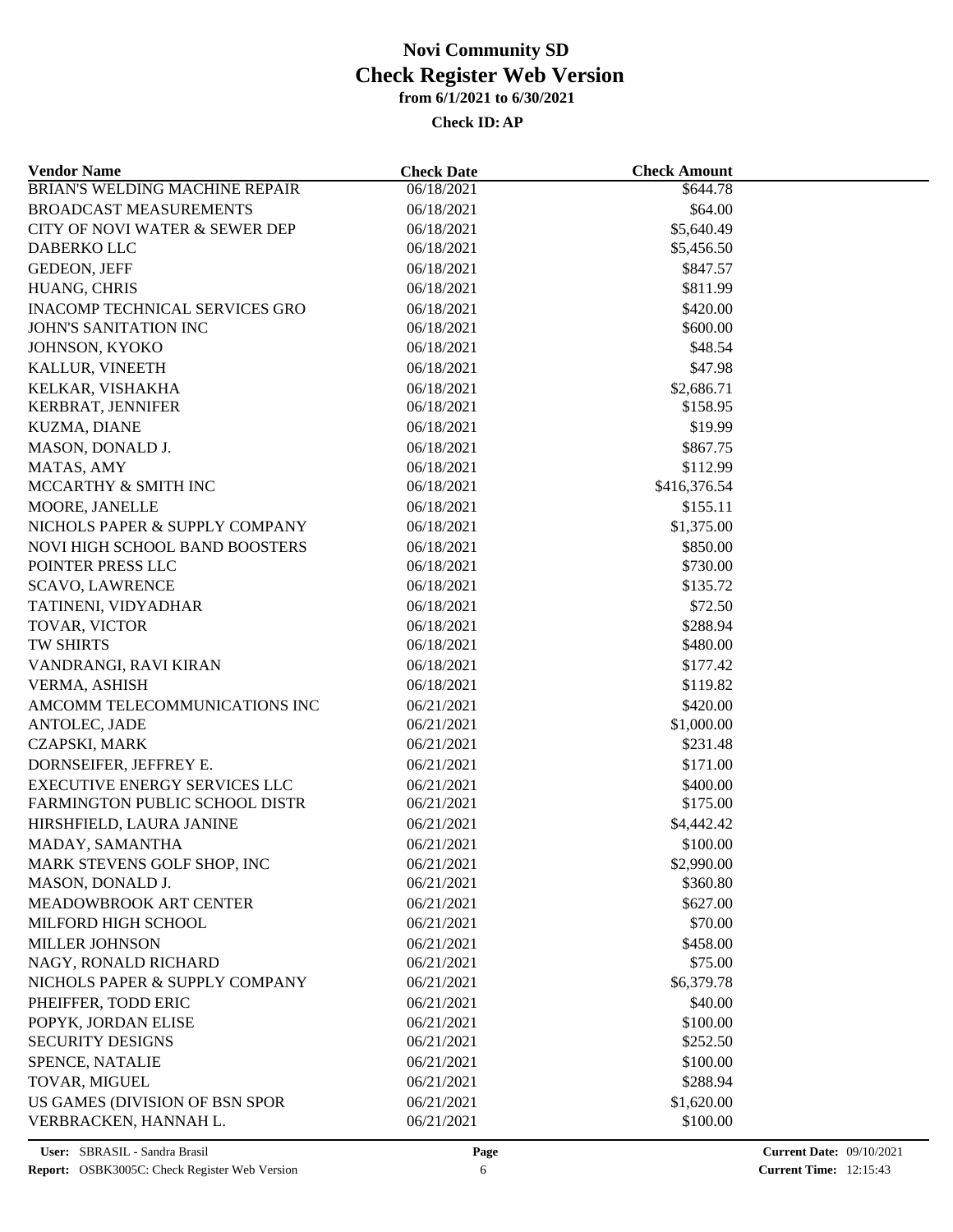| <b>Vendor Name</b>                                  | <b>Check Date</b>        | <b>Check Amount</b> |  |
|-----------------------------------------------------|--------------------------|---------------------|--|
| <b>VISUAL SPORTS NETWORK</b>                        | 06/21/2021               | \$75.00             |  |
| WALCZAK, KRISTEN                                    | 06/21/2021               | \$3,859.13          |  |
| ALL AMERICAN FIELD HOCKEY CAMP                      | 06/23/2021               | \$4,900.00          |  |
| AT&T                                                | 06/23/2021               | \$639.92            |  |
| <b>BRENNER, KENDRA</b>                              | 06/23/2021               | \$115.97            |  |
| <b>BROWN, CHANDLER</b>                              | 06/23/2021               | \$404.00            |  |
| <b>CENGAGE LEARNING</b>                             | 06/23/2021               | \$1,663.75          |  |
| DRAGOO, MICHAEL                                     | 06/23/2021               | \$744.20            |  |
| ESKO ROOFING & SHEET METAL INC                      | 06/23/2021               | \$342.50            |  |
| FENCHEL, LISA                                       | 06/23/2021               | \$238.00            |  |
| <b>GOPINATHAN, RAJESH</b>                           | 06/23/2021               | \$54.75             |  |
| <b>GORDON, BRIAN</b>                                | 06/23/2021               | \$1,175.44          |  |
| <b>GRAY, KAITLIN</b>                                | 06/23/2021               | \$531.89            |  |
| <b>INACOMP TECHNICAL SERVICES GRO</b>               | 06/23/2021               | \$226,125.00        |  |
| ISRAEL, MELISSA                                     | 06/23/2021               | \$38.99             |  |
| KHALIL, EVA MARIE                                   | 06/23/2021               | \$100.00            |  |
| LEIDAL, JANET                                       | 06/23/2021               | \$37.75             |  |
| LETARTE, NICHOLAS                                   | 06/23/2021               | \$992.72            |  |
| LINDSEY, ANNA ELENA                                 | 06/23/2021               | \$100.00            |  |
| LONG, TESSA C                                       | 06/23/2021               | \$100.00            |  |
| MCDOUGALL, BARBARA                                  | 06/23/2021               | \$206.41            |  |
| MELIM, MARIA FERNANDES                              | 06/23/2021               | \$100.00            |  |
| MILLER JOHNSON                                      | 06/23/2021               | \$137.00            |  |
| MOGALAYAPALLI, MANVITHA                             | 06/23/2021               | \$100.00            |  |
| OFFICER-THOMAS, DEITRA                              | 06/23/2021               | \$28.50             |  |
| PARKVIEW ELEMENTARY NOVI PTO                        | 06/23/2021               | \$354.91            |  |
| <b>PEARSON</b>                                      | 06/23/2021               | \$89.93             |  |
| PHEIFFER, MICHELE                                   | 06/23/2021               | \$2,504.00          |  |
| PLYMOUTH PT SPECIALISTS                             | 06/23/2021               | \$5,136.00          |  |
|                                                     |                          |                     |  |
| SHAFER, RACHELLE                                    | 06/23/2021               | \$93.98             |  |
| SUREDDI, SRINIVASAN OR SUNEETA<br>TAKAHASHI, HIROKO | 06/23/2021<br>06/23/2021 | \$82.16<br>\$46.65  |  |
|                                                     | 06/23/2021               |                     |  |
| TAULBEE, MORGAN<br><b>TW SHIRTS</b>                 | 06/23/2021               | \$27.87             |  |
|                                                     |                          | \$742.50            |  |
| VINOD, ASHA                                         | 06/23/2021               | \$30.50             |  |
| VULJAJ, MYA                                         | 06/23/2021               | \$100.00            |  |
| WANG, HUI                                           | 06/23/2021               | \$162.83            |  |
| WERTH, MICHAEL OR JOHANNA                           | 06/23/2021               | \$74.50             |  |
| WU, ZHUANG                                          | 06/23/2021               | \$144.50            |  |
| YOO, JAESANG                                        | 06/23/2021               | \$50.75             |  |
| ALL AMERICAN FIELD HOCKEY CAMP                      | 06/24/2021               | \$4,900.00          |  |
| <b>BARRY'S LET'S RENT IT LTD</b>                    | 06/24/2021               | \$3,653.00          |  |
| <b>BOOTZ, ASHLEY</b>                                | 06/24/2021               | \$101.72            |  |
| <b>BRENNER, KENDRA</b>                              | 06/24/2021               | \$525.00            |  |
| CARRIER & GABLE, INC                                | 06/24/2021               | \$13,270.00         |  |
| <b>CONSUMERS ENERGY</b>                             | 06/24/2021               | \$107.69            |  |
| DATA MANAGEMENT INC.                                | 06/24/2021               | \$12,855.15         |  |
| DEMIRI, JANKA                                       | 06/24/2021               | \$20.00             |  |